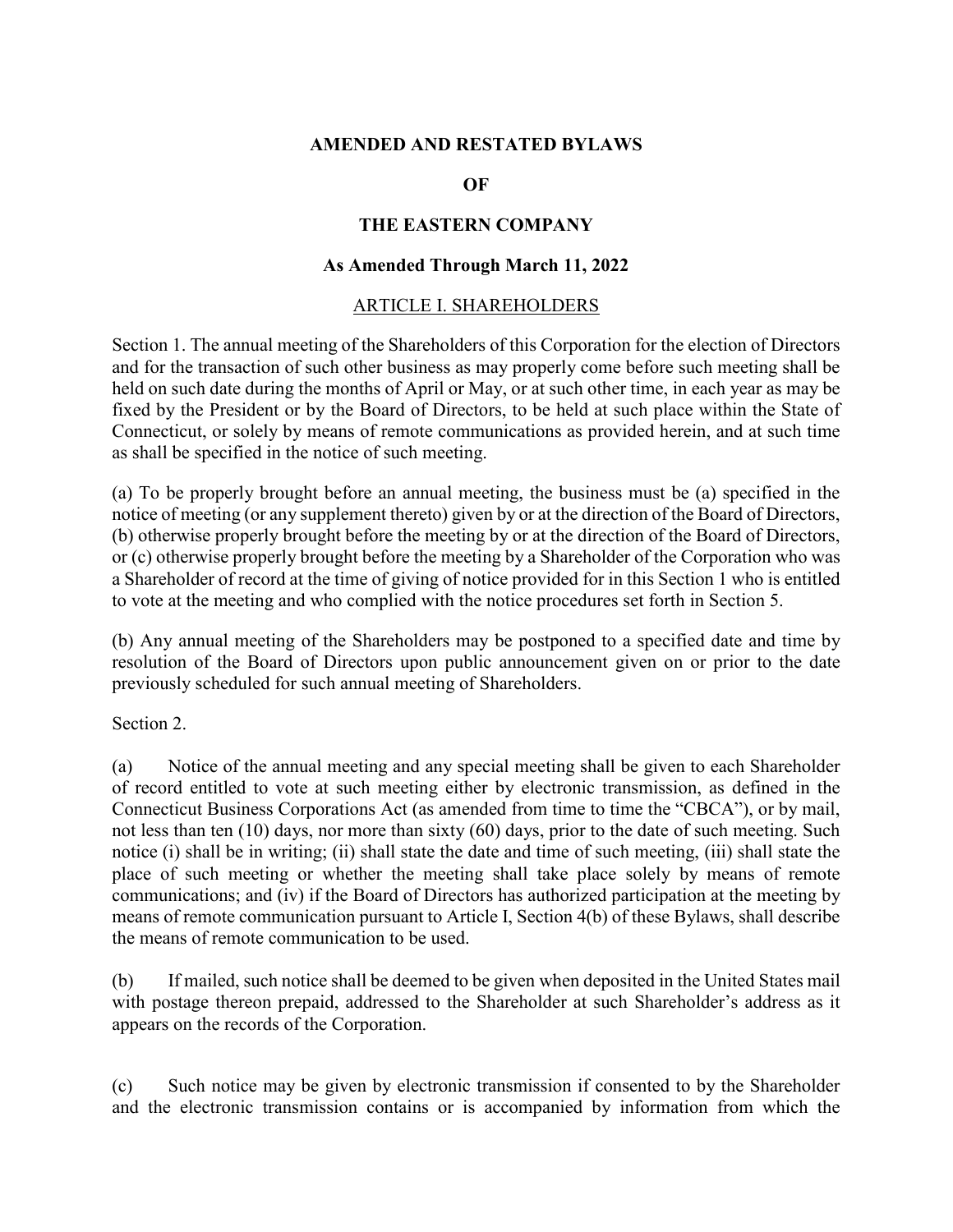Shareholder can determine the date of the transmission and that the transmission was authorized by the Corporation or its agent or attorney-in-fact. Any such consent shall be revocable by the Shareholder by written notice to the Corporation. Any such consent shall be deemed revoked if (i) the Corporation is unable to deliver by electronic transmission two consecutive notices given by the Corporation in accordance with such consent; and (ii) such inability becomes known to the Secretary or an Assistant Secretary or to the Corporation's transfer agent, or other person responsible for the giving of notice; provided, however, that the inadvertent failure to treat such inability as a revocation shall not invalidate any meeting or other action. An affidavit of the Secretary or an Assistant Secretary or of the transfer agent or other agent of the Corporation that the notice has been given by a form of electronic transmission shall, in the absence of fraud, be prima facie evidence of the facts stated therein. Such notice, if given by electronic transmission, shall be deemed given at the earliest time provided for with respect to such notice in the CBCA.

Section 3. Special meetings of the Shareholders may be called at any time by the Chairman of the Board, the President or by a majority of the Board of Directors, and it shall also be the duty of the President to call such meeting upon the written request of the holders of not less than thirty-five percent (35%) of the voting power of all shares entitled to vote at the meeting. A notice of such special meeting, stating the date, time and purpose of such meeting, the place of such meeting or whether the meeting shall take place solely by means of remote communications, and, if applicable, the means of such remote communications to be used, shall be given in the same manner as prescribed for the notice of annual meetings.

(a) Any previously scheduled special meeting of the Shareholders may be postponed to a specified date and time by resolution of the Board of Directors upon public announcement given on or prior to the date previously scheduled, for such special meeting of Shareholders.

(b) The purpose or purposes of any special meeting of Shareholders shall be set forth in the notice of meeting, and, except as otherwise required by law or by the Certificate of Incorporation, no business shall be transacted at any special meeting of Shareholders other than the items of business stated in the notice of meeting.

Section 4.

(a) At all meetings of Shareholders a quorum shall be had when there shall be present in person or by proxy the holders of a majority of the voting power of the shares entitled to vote at such meeting. If there shall not be a quorum present at any duly called meeting, the holders of a majority of such shares present in person or by proxy may adjourn the meeting from time to time until a quorum is present, and the actions of the meeting to which adjournment is taken shall be valid as if a quorum had been present in the first instance. Except when otherwise required by law, the Certificate of Incorporation or these By-Laws, the affirmative vote, at a meeting of Shareholders duly held and at which a quorum is present, of a majority of the voting power of the shares represented at such meeting entitled to vote on the subject matter shall be the act of the Shareholders.

(b) If authorized by the Board of Directors, and subject to such guidelines and procedures as the Board of Directors may adopt, Shareholders not physically present (in person or by proxy) at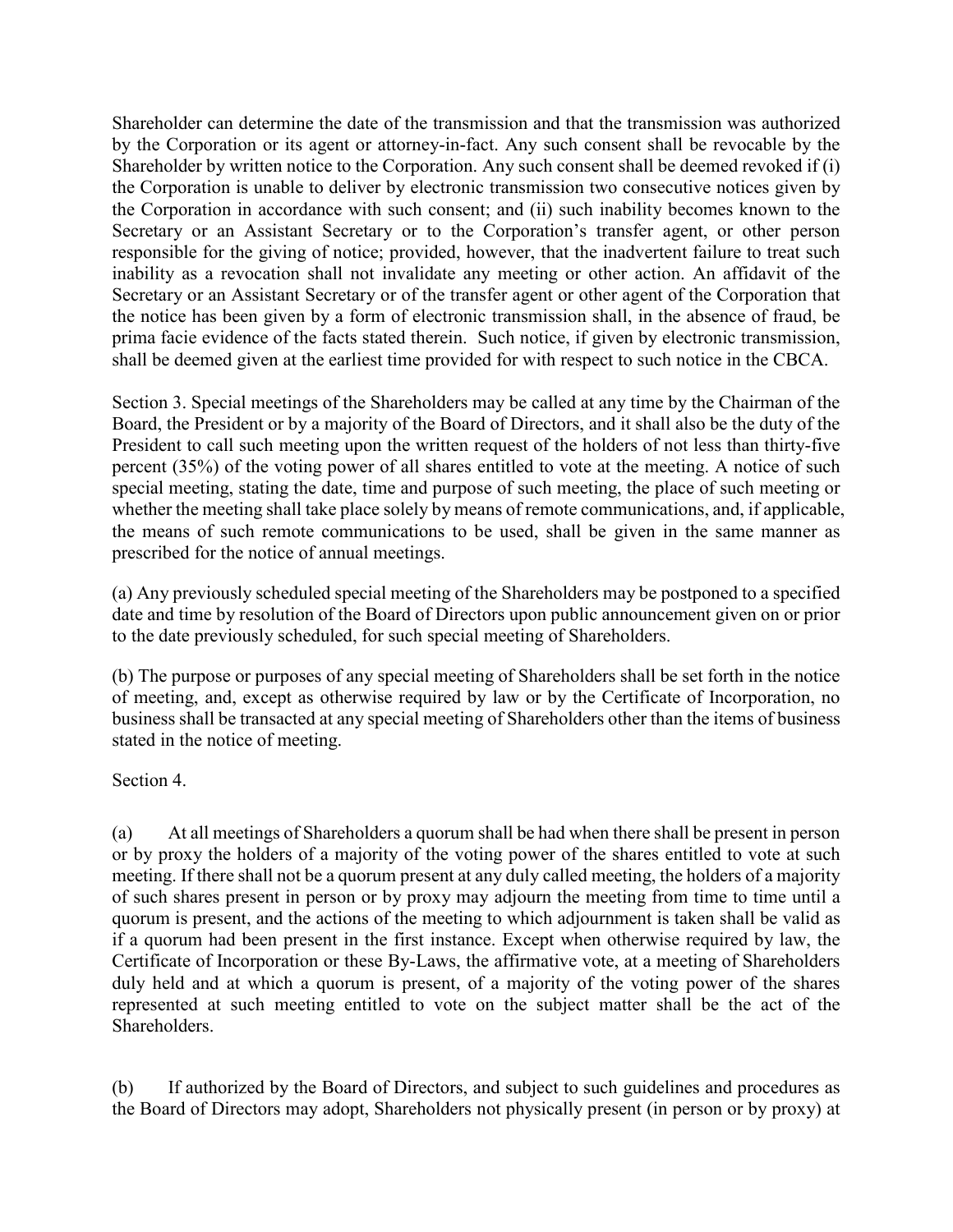a meeting of Shareholders may, by means of remote communications, participate, be deemed present in person at, and vote at such meeting, whether such meeting is held at a designated place or solely by means of remote communications, provided that the Corporation implements reasonable measures (i) to verify that each person so participating is a Shareholder (or is the person holding a proxy for a Shareholder); (ii) to provide such Shareholders (or such person holding a proxy for a Shareholder) a reasonable opportunity to participate in such meeting and to vote on matters submitted to Shareholders, including an opportunity to communicate, and to read or hear the proceedings of such meeting, substantially concurrent with such proceedings.

Section 5. For any business to be properly brought before any annual or special meeting by a Shareholder, if such business is related to the election of Directors of the Corporation, the procedures in Article III, Section 7 of these by-Laws must be complied with; if such business relates to any other matter, the Shareholder must have given timely notice thereof in writing to the Secretary of the Corporation.

(i) Such Shareholder's notice shall be timely if delivered to or mailed to and received at the principal executive offices of the Corporation not less than sixty (60) nor more than ninety (90) days prior to the first anniversary of the preceding year's annual meeting, provided, however, that in the event that the date of the annual meeting is advanced by more than thirty (30) days or delayed by more than sixty (60) days from such anniversary date, notice by the Shareholder to be timely must be so delivered not earlier than the ninetieth (90th) day prior to such annual meeting and not later than the close of business on the sixtieth (60th) day prior to such annual meeting or the tenth (10th) day following the date on which public announcement of the date of such meeting is first made.

(ii) Such Shareholder's notice shall set forth in writing as to each matter the Shareholder proposes to bring before the annual meeting: (A) a brief description of the business desired to be brought before the meeting, the reasons for conducting such business at the meeting, and any material interest in such business of such Shareholder and the beneficial owner, if any, on whose behalf the proposal is made; and (B) as to the Shareholder giving notice and the beneficial owner, if any, on whose behalf the nomination or proposal is made, the name and address of such Shareholder as they appear in the Corporation's books and of such beneficial owner and the class and number of shares of the Corporation which are owned beneficially and of record by such Shareholder and such beneficial owner.

(iii) Notwithstanding anything in these by-laws to the contrary, no business shall be conducted at any annual meeting except in accordance with the procedures set forth in this Section 5. The Chairman of the meeting shall, if facts warrant, determine and declare to the meeting that business was not properly brought before the meeting in accordance with the provisions of this Section 5, and if he should so determine, the Chairman shall declare to the meeting that any such business not properly brought before the meeting shall not be transacted.

(iv) For purposes of Sections 1, 3 and 5 of this Article I and Section 7 of Article III, "public announcement" shall mean disclosure in a press release reported by the Dow Jones News Service, Associated Press or comparable national news service or in a document publicly filed by the Corporation with the Securities and Exchange Commission pursuant to Section 13, 14 or 15(d) of the Securities Exchange Act of 1934, as amended (the "Exchange Act"). In addition to the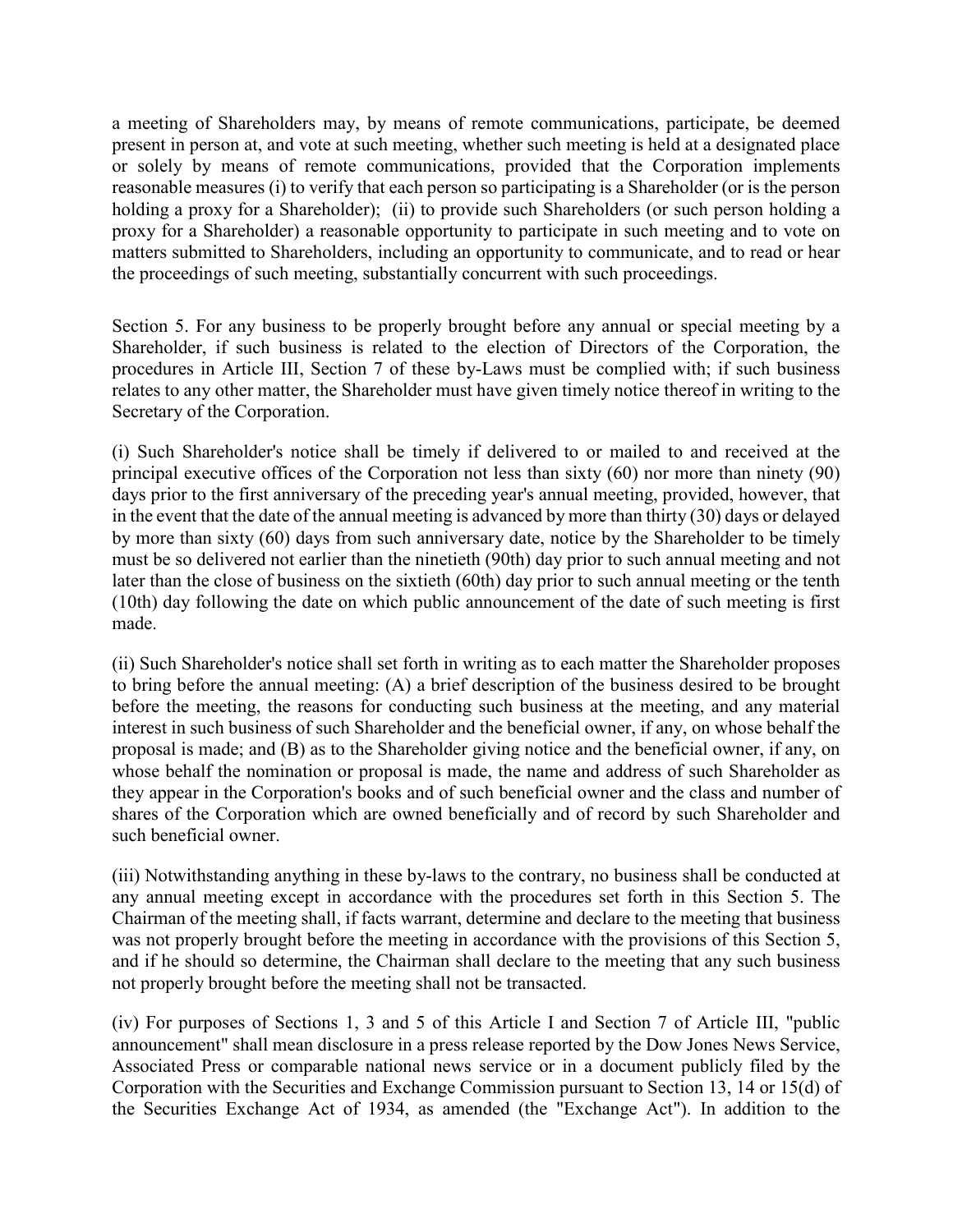provisions of this Section 1, a Shareholder shall also comply with all applicable requirements of the Exchange Act and the rules and regulations thereunder with respect to the matters set forth herein. Nothing in these by-laws shall be deemed to affect any rights of Shareholders to request inclusion of proposals in the Corporation's proxy statement pursuant to Rule 14a-8 under the Exchange Act and to put before such meeting any such proposals so included in the Corporation's proxy statement.

### ARTICLE II. STOCK CERTIFICATES

Section 1. All stock certificates shall be signed by the Chairman, President or a Vice President and by the Secretary or an Assistant Secretary or the Treasurer or an Assistant Treasurer, provided further that the signature of any such officer may be a facsimile thereof and the seal of the Corporation may be a facsimile of such seal, as provided by law.

Section 2. The Board of Directors shall have power and authority to make all such rules and regulations as they may deem expedient concerning the issue, transfer and registration of certificates for shares of the capital stock of the Corporation. The Board of Directors may appoint a Transfer Agent and a Registrar of Transfers, or either, and may require all stock certificates to bear the signature of such Transfer Agent and of such Registrar of Transfers, or of either.

#### ARTICLE III. DIRECTORS

Section 1. The business, property and affairs of the Corporation shall be under the management and direction of the Board of Directors who shall have the power to direct all business affairs of the Corporation not inconsistent with these By-laws, the Certificate of Incorporation or the laws of the State of Connecticut. All of the powers and duties of said Board of Directors may be delegated by said Board to committees established by these By-laws or established by vote of the Board of Directors. It shall have the power further to fix and to determine and vary the amount of the working capital of the Corporation, to direct and determine the use and disposition of any surplus or net profits, to determine whether any, and if any, what part of any, accumulated profits shall be declared as dividends and the time or times for the declaration and payment of dividends. Subject to the provisions of the CBCA, the Board of Directors shall have the further power from time to time to determine whether and to what extent, and at what times and places, and under what conditions and regulations, the accounts and books of the Corporation, or any of them, shall be open to the inspection of individual shareholders.

Section 2. The Board of Directors shall consist of not less than five (5) nor more than ten (10) persons serving for a term of one year, as provided in the Certificate of Incorporation. At each Annual Meeting of the Shareholders, the Shareholders shall elect Directors to serve for a term of one year and until their respective successors shall be duly elected and qualified.

Except in a contested election, Directors shall be elected by a majority of the votes cast by the shares entitled to vote in the election of directors at the Annual Meeting of the Shareholders at which a quorum is present (that is, if the votes cast for a nominee's election as a Director exceed the votes cast against such nominee's election as a Director). The Board of Directors shall adopt a policy under which, in an uncontested election, any Director who is not reelected by a majority of the votes cast shall tender his or her resignation to the Board of Directors, and the Board of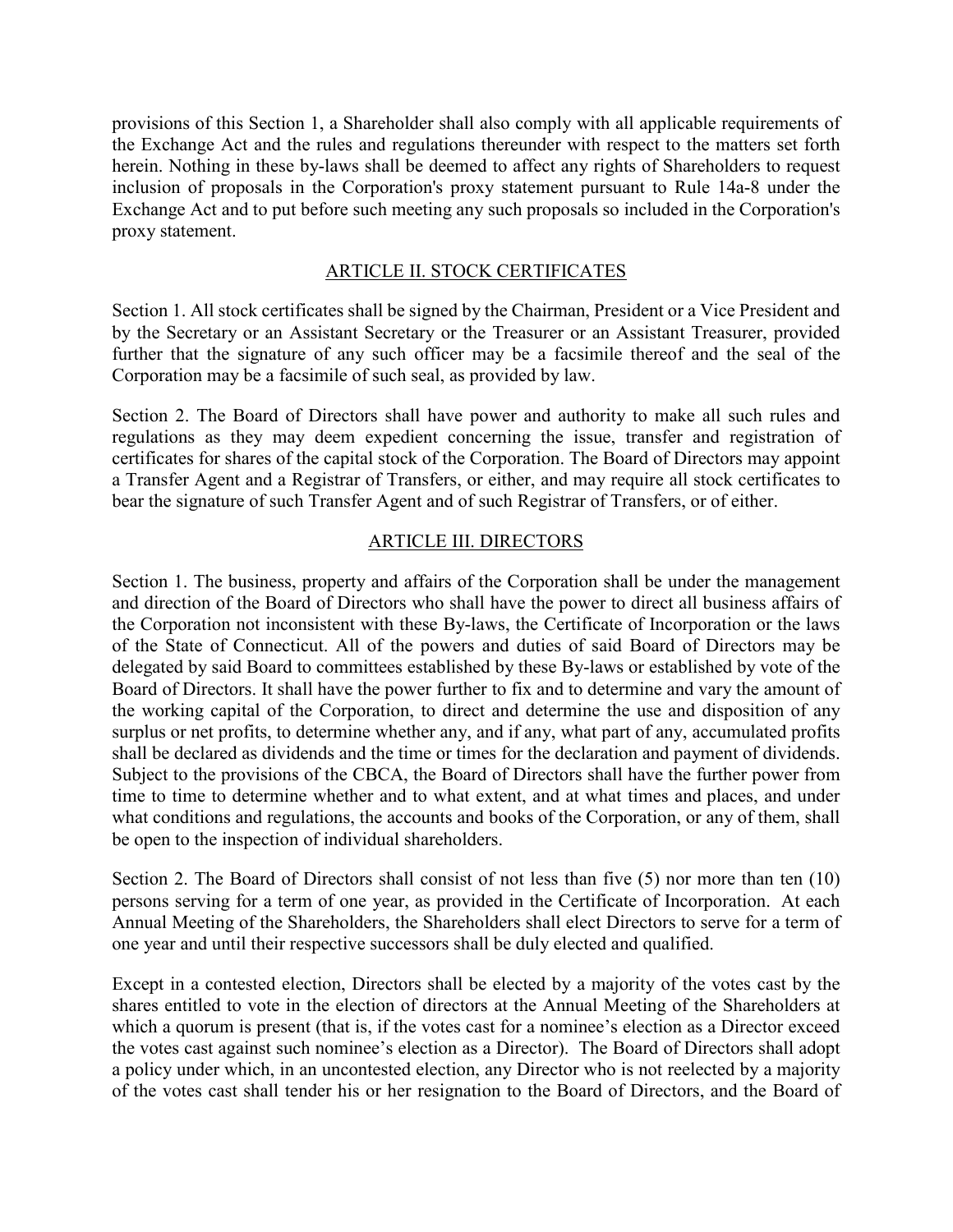Directors shall determine whether to accept or reject the resignation, or whether other action should be taken.

In a contested election, Directors shall be elected by a plurality of the votes cast at an Annual Meeting of the Shareholders at which a quorum is present.

An election shall be considered to be contested if, as of the record date for such Annual Meeting, there are more nominees for election to the Board of Directors than there are positions on the Board of Directors to be filled by election at the Annual Meeting.

Notwithstanding the foregoing, the number of persons constituting the Board of Directors may be increased or decreased by vote of the Directors then in office; provided, however, a decrease in the number of Directorships shall not affect the unexpired term of any Director in office who shall continue until the expiration of his or her term.

Section 3. Whenever any vacancy shall occur in the Board of Directors (including vacancies created by an increase in the number of Directors), the remaining Directors in office, although less than a quorum, may fill the vacancy by majority vote. The person elected to fill such vacancy shall hold office until the next Annual Meeting of the Shareholders, and until his successor shall be duly elected and qualified.

Section 4. Regular meetings of the Board of Directors shall be held at such regular intervals and at such fixed time and place as from time to time may be determined by the Board and may be held either in or out of the State of Connecticut. Notice of said regular meetings and of the date, time and place at which they are to be held shall be given to each Director at least two (2) days prior to such meeting (A) by leaving such notice with him or at his residence or usual place of business or by mailing it to him, postage prepaid, at his last known post office address or (B) by electronic mail (effective when directed to an electronic mail address of the Director), or other electronic transmission, as defined in Section 33-603 of the CBCA (effective when directed to the Director); provided that the applicable electronic mail or other electronic transmission contains or is accompanied by information from which the Director can determine the date of the electronic mail or electronic transmission and that the electronic mail or electronic transmission was authorized by the Corporation or its agent.

Section 5. Special meetings of the Board of Directors may be called by the Chairman of the Board or by the President and shall be called by the President or Secretary when requested in writing by any two (2) of the Directors then in office. Special meetings shall be held at such time and place, either within or without of the State of Connecticut, as shall be specified in the notice of meeting. At least two (2) days' notice, written or oral, shall be given to each Director, and if written shall be given each Director at least two (2) days prior to such meeting (A) by leaving such notice with him or at his residence or usual place of business, or by delivering it to a national courier service, or by mailing it to him, postage prepaid, at his last known post office address, or (B) by electronic mail or other electronic transmission in the same manner and subject to the same conditions as prescribed for the notice of regular meetings of the Board of Directors.

Section 6. A majority of the total number of Directorships shall constitute a quorum, and the vote of a majority of those present at a meeting at which a quorum is present shall be the act of the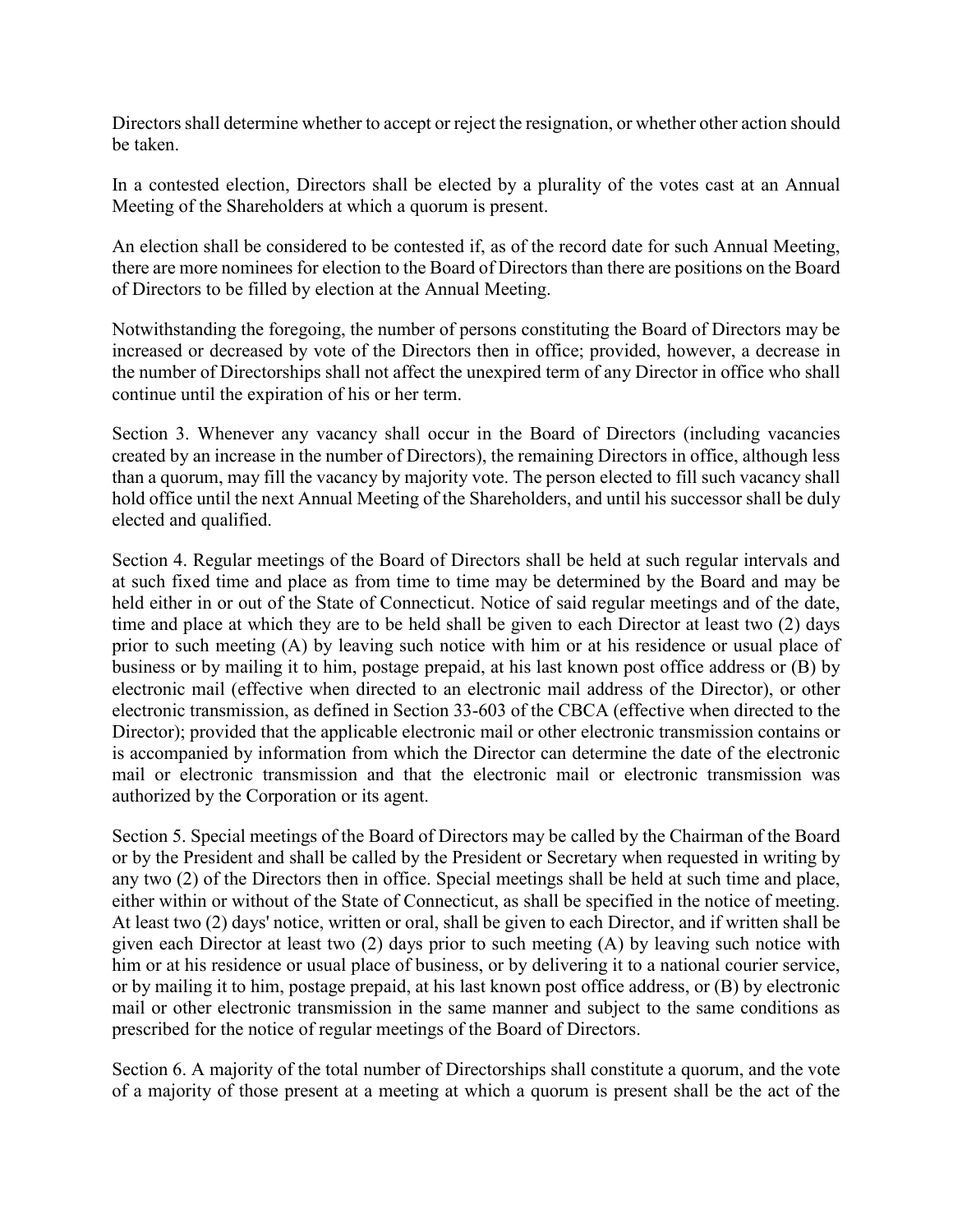Board of Directors. If there shall not be a quorum present at any Annual Meeting or any other duly called meeting, those present may adjourn the meeting from time to time until a quorum is present, and the actions of the meetings to which adjournment is taken shall be valid as if a quorum had been present in the first instance. If a quorum is present, officers may be elected and other business transacted without further action.

### Section 7.

(a) Only persons who are nominated in accordance with the procedures set forth in this Section 7 shall be eligible for election as Directors of the Corporation. Nominations of persons for election to the Board of Directors of the Corporation may be made at any annual meeting of Shareholders by or at the direction of the Board of Directors or by any Shareholder of the Corporation entitled to vote for the election of Directors at the meeting who was a Shareholder of record at the time of giving of notice provided for in this Section 7 and who complies with the notice procedures set forth in this Section 7. Any such nomination by a Shareholder shall be made pursuant to timely notice in writing to the Secretary of the Corporation.

(i) To be timely notice for an annual meeting, a Shareholder's notice shall be delivered to the Secretary of the Corporation at the principal executive offices of the Corporation not less than sixty (60) days nor more than ninety (90) days prior to the first anniversary of the preceding year's annual meeting; provided, however, that in the event that the date of the annual meeting is advanced by more than thirty (30) days or delayed by more than sixty (60) days from such anniversary date, notice by the Shareholder to be timely must be so delivered not earlier than the ninetieth (90th) day prior to such annual meeting and not later than the close of business on the later of the sixtieth (60th) day prior to such annual meeting or the tenth (10th) day following the day on which public announcement (as defined in Article I, Section 5) of the date of such meeting is first made.

(ii) Notwithstanding anything in the foregoing subsection to the contrary, in the event that the number of Directors to be elected to the Board of Directors of the Corporation is increased and there is no public announcement naming all of the nominees for Director or specifying the size of the increased Board of Directors made by the Corporation at least seventy (70) days prior to the first anniversary of the preceding year's annual meeting, a Shareholder's notice required by this Section 7 shall also be considered timely, but only with respect to nominees for any new positions created by such increase, if it shall be delivered to the Secretary of the Corporation at the principal executive offices of the Corporation not later than the close of business on the tenth (10th) day following the day on which such public announcement is first made by the Corporation.

(iii) Such Shareholder's notice shall set forth in writing: (i) as to each person whom the Shareholder proposes to nominate for election or re-election as a Director (A) the name, age, business address and residence address of such person, (B) the principal occupation or employment of such person, (C) the number of shares of stock of the Corporation which are beneficially owned by such person, and (D) any other information relating to such person that is required to be disclosed in connection with the solicitation of proxies for election of Directors, or as otherwise required, in each case pursuant to Regulation 14A under the Exchange Act (including, without limitation, such person's written consent to being named in a proxy statement as a nominee and to serving as a Director if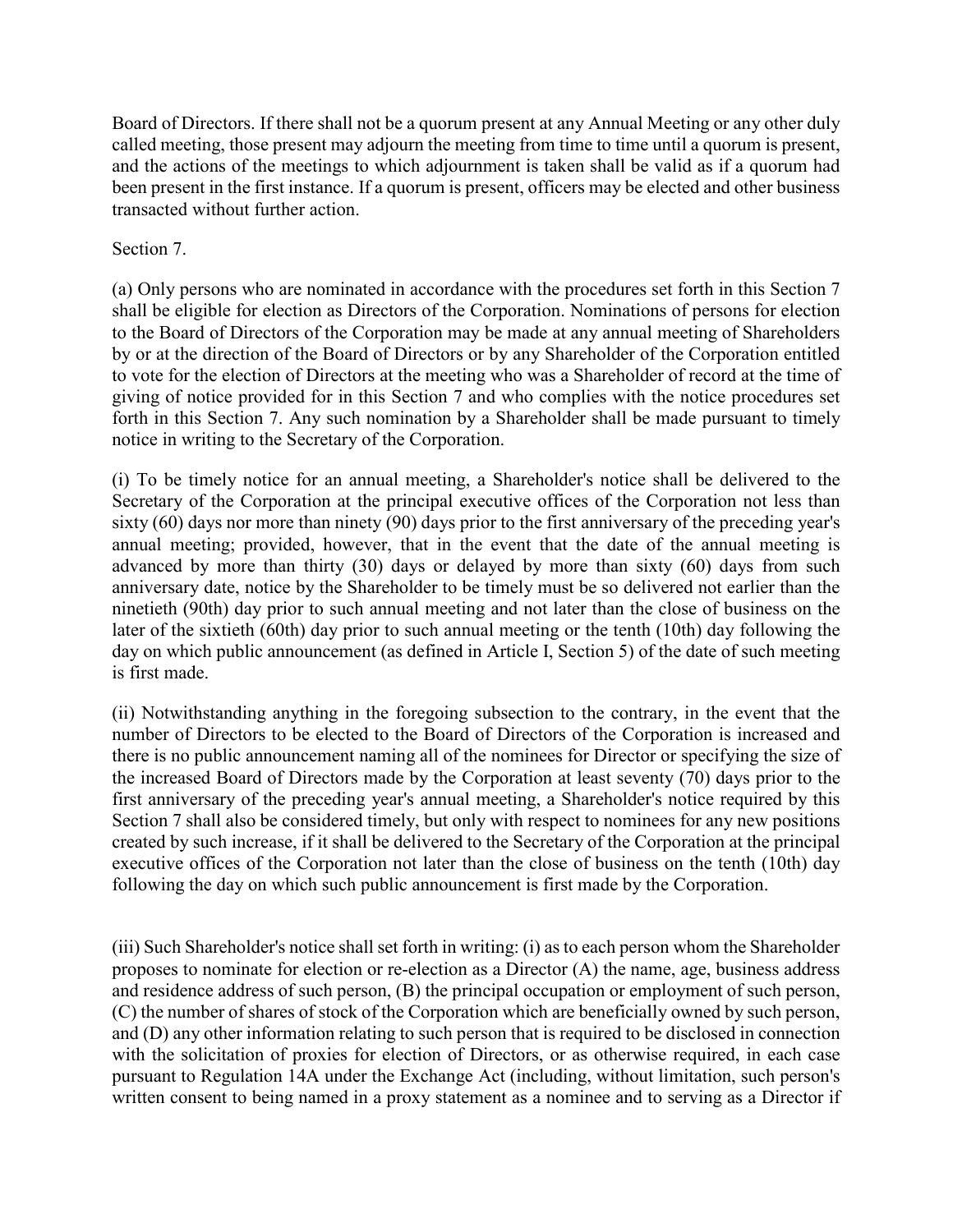elected); and (ii) as to the Shareholder giving the notice and the beneficial owner, if any, on whose behalf the nomination is made (A) the name and address of such Shareholder, as they appear on the Corporation's books, and of such beneficial owner and (B) the class and number of shares of the Corporation which are owned beneficially and of record by such Shareholder and such beneficial owner.

(b) Nominations of persons for election to the Board of Directors of the Corporation may be made at a special meeting of Shareholders at which Directors are to be elected pursuant to the Corporation's notice of meeting (i) by or at the direction of the Board of Directors or (ii) provided that the Board of Directors has determined that Directors shall be elected at such special meeting, by any Shareholder of the Corporation who is a Shareholder of record at the time of giving of notice provided for in this Section 7, who shall be entitled to vote at the meeting and who complies with the notice procedures set forth in this Section 7. In the event the Corporation calls a special meeting of Shareholders for the purpose of electing one or more Directors to the Board of Directors, any such Shareholder may nominate a person or persons (as the case may be), for election to such position(s) as specified in the Corporation's notice of meeting, if the Shareholder's notice shall be delivered to the Secretary of the Corporation at the principal executive offices of the Corporation not earlier than the ninetieth (90th) day prior to such special meeting and not later than the close of business on the later of the sixtieth (60th) day prior to such special meeting or the tenth (10th) day following the day on which public announcement is first made of the date of the special meeting and of the nominees proposed by the Board of Directors to be elected at such meeting.

(c) At the request of the Board of Directors, any person nominated by the Board of Directors for election as a Director shall furnish to the Secretary of the Corporation that information required to be set forth in a Shareholder's notice of nomination which pertains to the nominee. No person shall be eligible for election as a Director of the Corporation unless nominated in accordance with the procedures set forth in this Section 7. The Chairman of the meeting shall, if the facts warrant, determine and declare to the meeting that a nomination was not made in accordance with the procedures prescribed by these by-laws and in that event the defective nomination shall be disregarded. In addition to the provisions of this Section 7, a Shareholder shall also comply with all applicable requirements of the Exchange Act and the rules and regulations thereunder with respect to the matters set forth herein.

#### ARTICLE IV. EXECUTIVE COMMITTEE

Section 1. The Board of Directors by the affirmative vote of a majority of the whole Board shall, at the first meeting of the Directors held after the annual meeting of the Shareholders, appoint from the Directors an Executive Committee, the members of which Executive Committee shall act as such for one year, or until their successors are elected; provided, that the person elected as Chairman of the Board of Directors shall also serve as an ex-officio member of the Executive Committee during the time such person serves Chairman of the Board of Directors, and as such, shall have all rights as a member thereof, including the right to notices of and to attend committee meetings, and to make motions, debate, and vote. A majority of persons who at the time of determination are Directors appointed as members of the Executive Committee and, if applicable, the person then serving as Chairman of the Board of Directors shall constitute a quorum of the Executive Committee. Such committee shall have and may exercise all or any of the powers of the Board of Directors including the power to cause the seal of the Corporation to be affixed to all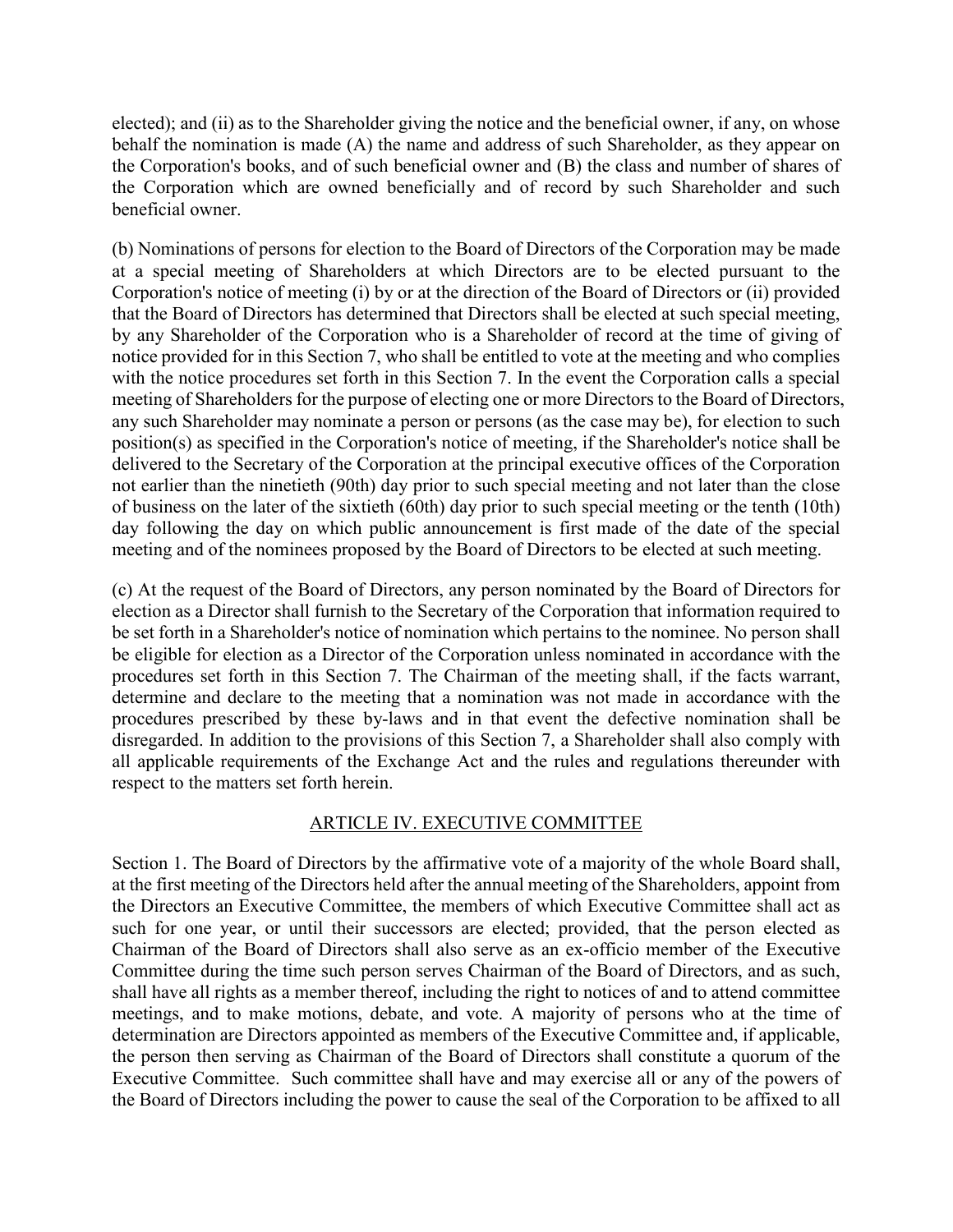papers that may require it and including the power to declare dividends upon the capital stock and shall do all things which they may be directed to do by vote of the Board of Directors.

Section 2. If any vacancy should arise in the said committee by reason of resignation, death, disqualification or otherwise, the Board of Directors shall have power to thereupon appoint a successor for the unexpired term.

Section 3. The minutes of all meetings of the Executive Committee shall be presented to the next regular meeting of the Directors and every action of the Executive Committee shall be acted upon by the Board of Directors. The Executive Committee shall report whenever requested by the Board of Directors. The records, minutes or other papers or documents of the Executive Committee shall be kept at the principal office of the Corporation and shall be open at all times to the inspection of the Directors or any one of them.

Section 4. For any action of the Executive Committee a majority vote of the entire membership of the Committee shall be necessary.

## ARTICLE V. ACTIONS WITHOUT MEETINGS

Section 1. Any resolution in writing signed by all of the members of the Board of Directors or Executive Committee or any other Committee of the Board shall be and constitute action by such Board or Executive Committee or other committee, as the case may be, to the effect therein expressed, with the same force and effect as if the same had been duly passed by the same vote at a duly called meeting of such bodies respectively, and it will so be the duty of the Secretary of the Corporation to place such resolution so copied in the minute book of the Corporation under the proper date.

## ARTICLE VI. OFFICERS

Section 1. The officers shall be a President, Vice Presidents, which shall not be greater in number than the number of plants operated by this Corporation, a Secretary and a Treasurer, and there may be elected by the Board a Chairman of the Board of Directors. The Board of Directors may elect such assistant Secretaries and Treasurers as may be deemed advisable by it. All such officers shall be elected at the meeting of the Board of Directors next following the annual meeting of the Shareholders and shall hold office for one year or until their successors are elected. The Board of Directors may also elect or appoint other officers as it may determine, having such titles and such powers and duties as may be specified in their election or appointment. Any two or more offices may be held by the same person, except the office of President and Secretary.

Section 2. The duties of the Chairman of the Board shall be as follows:

a. If elected, to preside at all meetings of the Board of Directors and Shareholders at which he shall be present.

b. If elected, to represent the Directors as Chairman of the Board at all meetings of Shareholders of Corporations in which this Company holds stock.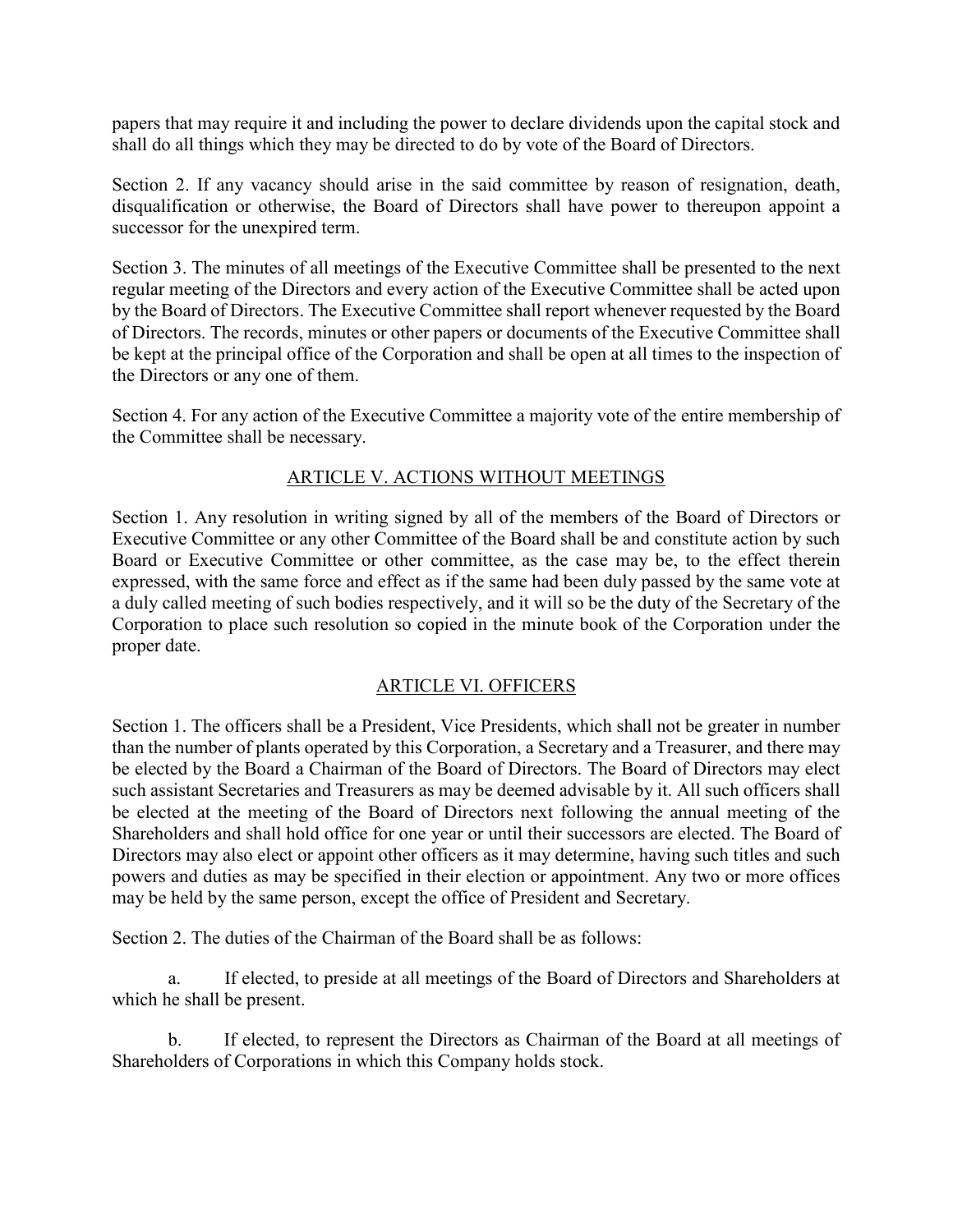c. If elected, to be an ex-officio member of the Executive Committee by virtue of holding office, and during the time such person serves, as Chairman of the Board of Directors.

d. If elected, to represent the Board of Directors in such other ways as may be prescribed by the Board.

Section 3. The duties of the President shall be, in the absence of the Chairman of the Board or when No Chairman has been elected, to preside at all meetings of the Board of Directors and Shareholders at which he may be present and to perform any and all other duties prescribed to the Chairman of the Board by the By-laws. He shall have general supervision of all business of the Corporation and as such the President shall report in person or through the Chairman of the Board, if elected, to the Shareholders at the annual meeting, the condition of the Corporation.

Section 4. The duties of the Vice Presidents shall be in addition to those prescribed by the By-laws such as may be determined by the Board of Directors. A Vice President shall preside in the absence of the Chairman of the Board and President at all meetings of the Directors or of the Shareholders, and in case of the resignation, death, disqualification or other removal of the President, a Vice President designated by the Board of Directors shall act as President of the Corporation until such time as the vacancy may be filled.

Section 5. The Treasurer shall have the care, control and management of all of the funds of the Corporation; shall have the power to sign checks, notes or other obligations of the Corporation; to pay all bills against the Corporation, and to accept all payments due to the Corporation and to receipt therefor. He shall report to the Shareholders at such times as the Board of Directors may request. He shall give a bond for the careful and accurate performance of his duties in such sum as shall be determined by the Board of Directors.

The Board of Directors may authorize certain persons chosen by it to sign and endorse checks, notes or other obligations of the Corporation or those checks, notes or other obligations which may have reference to the business of any designated plant of the Corporation and to accept payments and sign receipts for said Corporation or said designated plants, all of which acts of any such person shall be under the direction of the General Manager of the plant at which such person shall be employed. The Directors may require such persons to furnish bonds for the faithful performance of their duties.

Section 6. The Secretary shall keep accurate records of the meetings of the Shareholders and of the Board of Directors; he shall, in general, perform all of the duties incident to the office of Secretary, subject to the control of the Board of Directors and the Executive Committee, and shall do and perform such other duties as may from time to time be assigned to him by the Board of Directors or the Executive Committee or be required by law.

## ARTICLE VII. FISCAL YEAR

The fiscal year ends on the Saturday nearest to December 31.

# ARTICLE VIII. WAIVER OF NOTICE